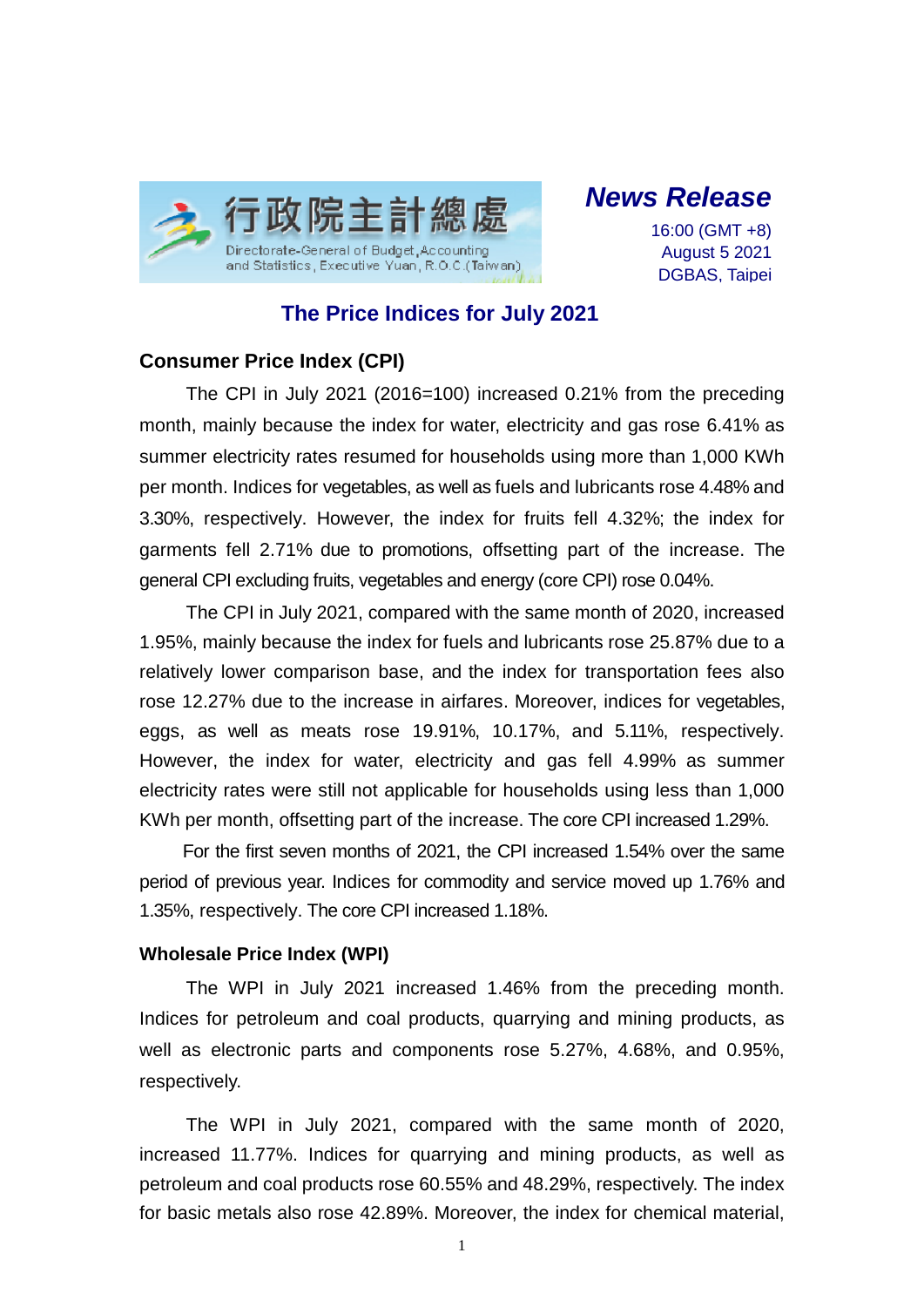other chemical products and pharmaceuticals rose 27.70%. However, the NTD appreciated 5.50% against the USD, offsetting part of the increase. The price index for domestic sales excluding imports (DPI) increased 14.52%, import price index (IPI) and export price index (EPI) also rose 13.23% and 8.58%, respectively.

For the first seven months of 2021, the WPI increased 6.72% over the same period of previous year. The DPI, IPI, and EPI also rose 9.91%, 7.65%, and 3.61%, respectively.

#### **Producer Price Index (PPI)**

The PPI, the price index for products domestically produced, in July 2021 increased 1.18% from the preceding month. Indices for petroleum and coal products, as well as basic metals rose 4.97% and 2.65%, respectively. Indices for fabricated metal products, as well as electronic parts and components also rose 2.43% and 1.20%, respectively.



#### **Statistical Tables**

Table1 The Changes of Consumer Price Indices Table2 The Changes of Wholesale Price Indices Table3 The Changes of Import Price Indices Table4 The Changes of Export Price Indices Table5 The Changes of Producer Price Indices